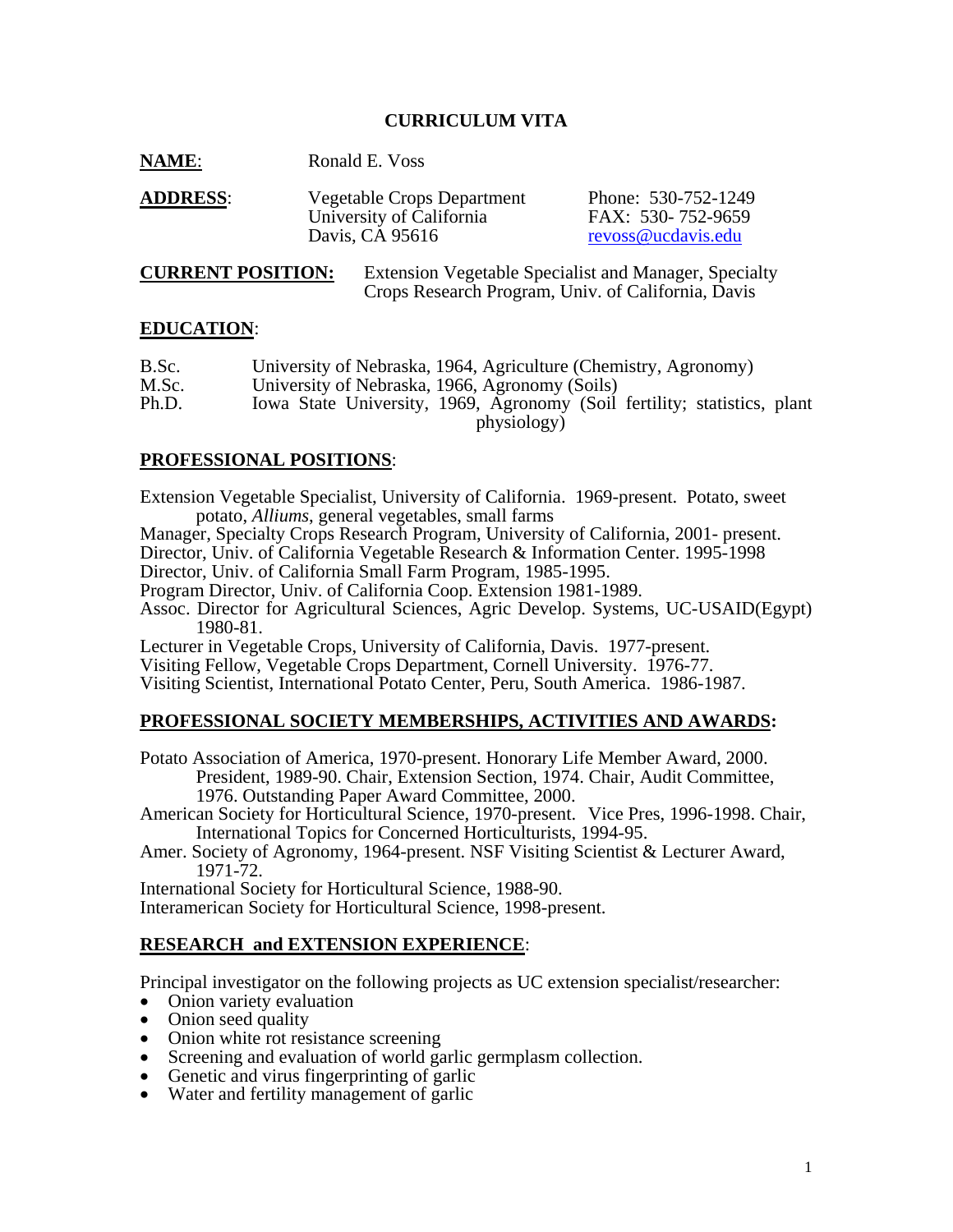- Spacing, population, time-of-planting, growth development, and time-of-harvest studies on garlic, potatoes, onions, and sweet potatoes.
- Potato breeding and variety development program.
- 
- 
- 
- Cultural adaptation of new potato varieties.<br>
 New and specialty potato production and marketing.<br>
 Potato late blight resistance screening.<br>
 Effects of time, rate, and method of nitrogen applications on potato quali Soil nitrate pollution potential.<br>
■ Pre-harvest, harvest and postharvest sources and causes of potato bruising.<br>
■ Effect of seed source on Russet Norkotah potato cultivar performance.<br>
■ Effect of potato virus Y on Russ
- 
- 
- 
- 
- 
- small and ethnic growers Factors determining successful Farmer's Markets Organizer of conferences of specialty crops, onion and garlic white rot, onion and garlic production and postharvest, potato production and postharvest, sweet potato production, challenges and opportunities for California agriculture

# **TEACHING EXPERIENCE:**

Member of UCD Graduate Groups: Community Development, International Agricultural Development, Agronomy and Horticulture.

Seminar Series in Vegetable Crops: Current Issues in Vegetable Research, UC Davis Seminars and guest lecturers:

- Topics: Vegetable Crops, agronomy, soils and plant nutrition, plant pathology, statistics, human nutrition, plant breeding and biometry, organic farming and gardening, education methodology, small-scale agriculture, urban agriculture, sustainable agriculture, niche and alternative agricultural systems.
- Schools: Numerous U.S. universities and colleges and several international locations. (Egypt, Peru, Venezuela, Chile, Australia, Korea, Canada, Mexico, Russia, France, Italy, Spain, The Netherlands, China)

### **INTERNATIONAL EXPERIENCE:**

Chile, 1977. Dehydrator onion production consultation.

- Peru, 1979, 1982, 1987, 1999. Potato production consultation.
- Egypt, 1978-1981. AID project development, horticulture and economics. Garlic research team leader. Assoc. Director – Horticulture. University – Ministry of Agriculture  $-$  USAID.
- Senegal, 1983. USDA-AID project review, irrigation and crop production.
- Mexico, 1992, 1995, 2000. Garlic production, seed production, disease management consultation. Soil fertility, plant nutrition of vegetables consultation.
- Australia, 1992, 1997, 2002. Potato production consultation. Garlic production consultation. Potato breeding and variety development consultation.
- Russia, 1993. Potato storage and production consultation. General vegetable production and marketing systems consultation. Transition to free enterprise system consultation.
- Canada, 1994. Garlic transportation and storage consultation.
- Venezuela, 1994. Potato and pepper production consultation. Project development, private enterprise.
- Korea, 1997. Dehydration onion production and processing consultation.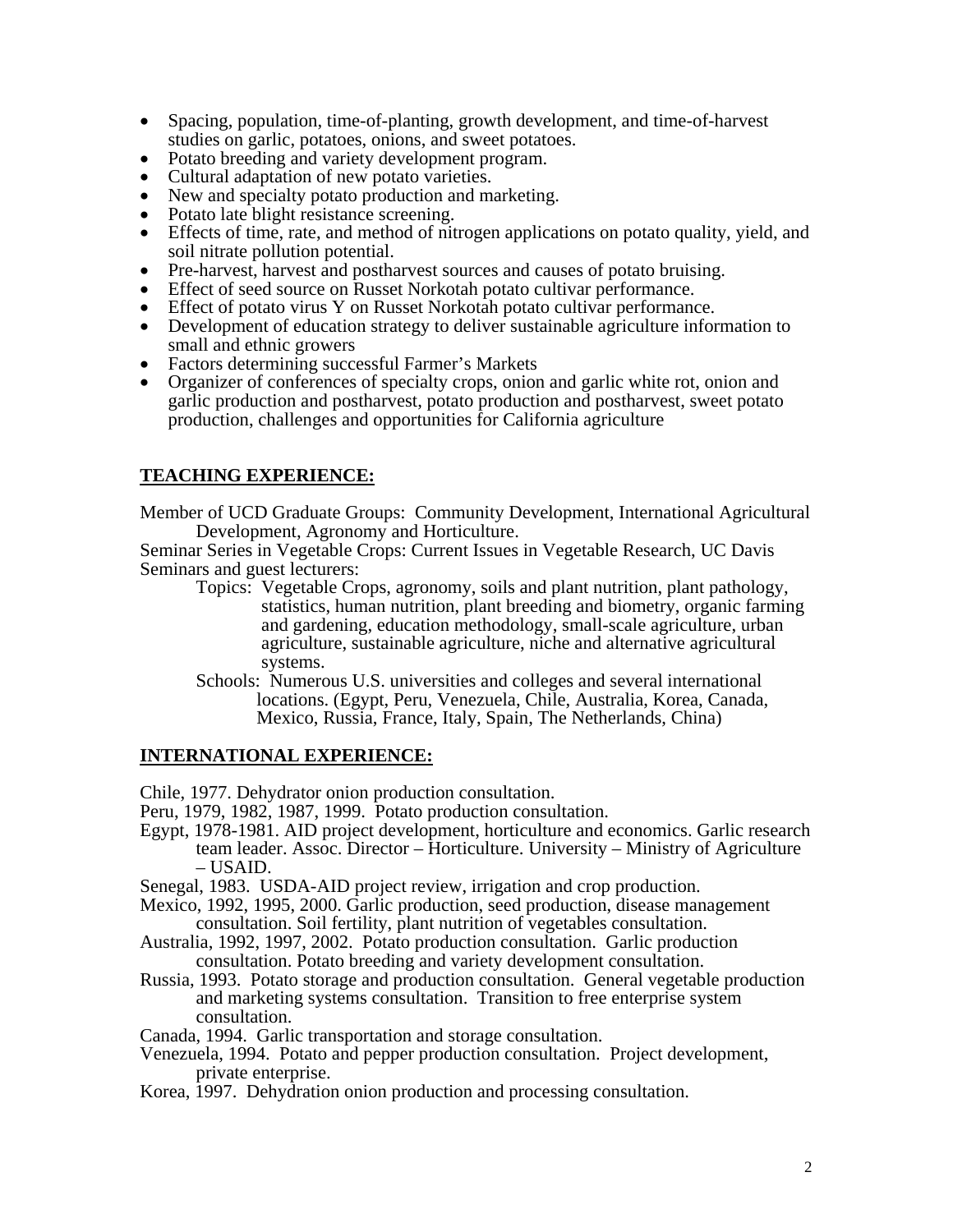China, 2001. U.S . Dep't of Commerce. Consultation with small potato farmers and Chinese institutions in Beijing, Yunnan, Xinjiang Provinces.

China 2001. 2001. Garlic and onion production consultation, Shandong Province.

Egypt 2004. Consultant. El-Shams Project (Enhanced Livelihoods from Smallholder

Horticultural Activities Managed Sustainably). Collaborative with CARE, Univ. of California, ACDI-VOCA, Egypt MOA, and Nile Valley Group.

China 2004. Consulting with PepsiCo on onion production in China.

Invited papers/lectures at International Conferences in: Korea – onion production Australia – garlic production, onion white rot disease Venezuela – onion and garlic seed production; Extension system organization Italy – potato virus China – Small Farms and Organic Agriculture China – Garlic Germplasm Evaluation Ecuador – Potato Late Blight

### **ADMINISTRATIVE EXPERIENCE**:

Director, University of California Vegetable Research & Information Center, 1995-1998 Director, Small Farm Program, University of California. 1985-95

Program Director, University of California Cooperative Extension, 1981-88 Assistant Director, UC Cooperative Extension, 1975-76

Associate Director, Agricultural Development Systems (Egypt), UC-USAID, 1980-81.

- USDA-CSRS Review Team Department of Vegetable crops, Cornell University and Department of Seed Science and Vegetable Crops, Geneva, New York Experiment Station, 1982.
- USDA-CSRS Review Team. IR-1, Potato Introduction Station and Program, Sturgeon Bay, Wisconsin, 1992.

#### **RECENT PUBLICATIONS (Sample)**:

- Voss. R.E. 2004. Potato. In The Commercial Storage of Fruits, Vegetables, and Florist and Nursery Stocks. Agricultural Handbook Number 66. USDA, Beltsville, Md. http://www.ba.ars.usda.gov/hb66/. 5 pp.
- Dickie, R., R. Voss, G. Hong, M. Cantwell. 20004. Glycoalkaloid and chlorophyll changes in eight potato varieties exposed to light. In Abstracts, Amer. Soc. Hort. Sci. Conf. Austin, TX. July 2004. p764.
- Johnstone, M.R., R.E. Voss and H.W. Phillips. 2004. The response of California grown Russet Norkotah potatoes and its strains to N fertilization. In Proceedingd, Intl Soc Hort Sci Conf on Root and Tuber Crops. New Zealand, February 2004. 9 pp.
- Voss, R. 2004. A91556-1W(Ivory Rose) Description and Management Guidelines. University of California website

http://vric.ucdavis.edu/veginfo/commodity/potato/ivoryrose.PDF.

- Voss,R.E., M.Cantwell, H. Phillips, M. Hong. 2004. Garlic Germplasm Evaluation. Abstr. 4<sup>th</sup> International ISHS Symposium on Edible Alliaceae Program, Beijing, China. (Proceedings, In Press).
- Voss, R., H. Phillips, M. Cantwell, J. Nunez, H. Carlson, D. Holm, C. Miller Jr., A. Mosley, D. Kirby, R. Novy, K. Rykbost. 2004. Potato Variety Trials, 2003. California Potato Research Advisory Board, Dinuba, CA. pp.9-68
- Rykbost, K.A., S.R. James, A.R. Mosley, B.A. Charlton, D.C. Hane, E. Eldredge, R. Voss, R.H. Johansen, S.L. Love, and R.E. Thornton. 2003. Modoc: A Potato Variety with Bright Red Skin and Early Maturity for Fresh Market. Amer J. of Potato Res. 80:235-240.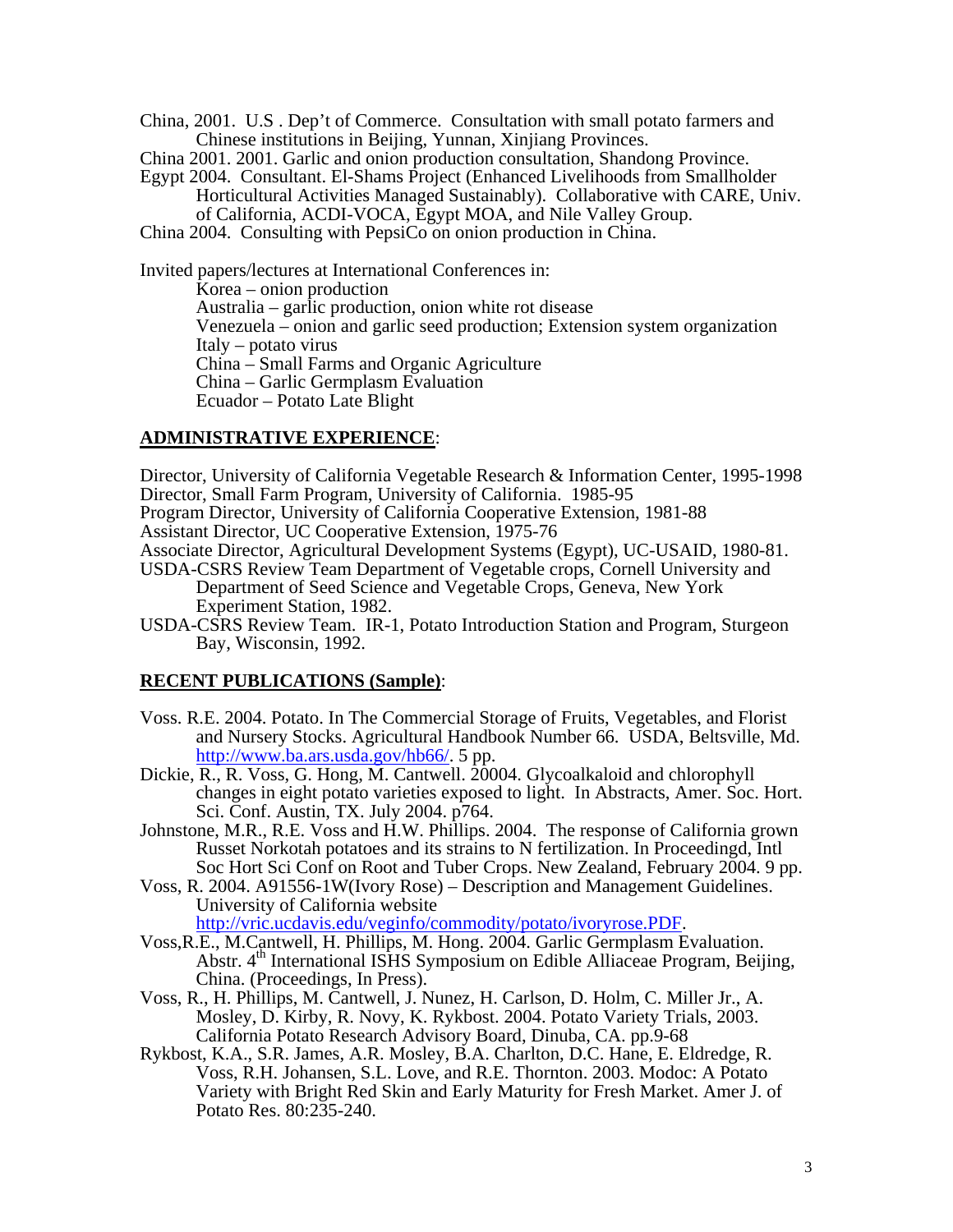- Hanson, B., D. May, R. Voss, M. Cantwell, R. Rice. 2003. Response of Garlic to Irrigation Water. Agricultural Water Management 58(2003) 29-43.
- Cantwell, M., R. Voss, M. Hong, D. May, B. Hanson. 2002. Fertilization and Irrigation Regimes Affect the Chemical Composition and Quality of Garlic at Harvest. Hort Science.
- Voss. R.E. 2002. Urban and Peri-Urban Agriculture in California. Proc. Of International Workshop on Organic and Green Food Production in Urban and Peri-Urban Areas. Ministry of Agriculture, People's Republic of China and Food and Agriculture Organization of the United Nations, Beijing, China, August 26-28, 2001. pp72-79.
- Coviello, R.L., W.E. Chaney, S. Orloff, R.M. Davis, FF. Laemmlen, R.E. Voss, B.B. Westerdahl, C.E. Bell, D.W. Cudney, S.A. Fennimore. 2002. UC IPM Pest Management Guidelines: Onion/Garlic. UC/DANR Publication 3339PS3A. 33 pp.
- Voss, R. 2001. CalWhite Description and Management Guidelines. University of California website

http://vric.ucdavis.edu/veginfo/commodity/potato/calwhite.PDF.<br>Voss, R.2001. CalRed– Description and Management Guidelines. University of

- California website http://vric.ucdavis.edu/veginfo/commodity/potato/calred.PDF.<br>Koike, S. T., R. F. Smith, R. M. Davis, J. J. Nunez, R. E. Voss. 2001 Characterization
- and Control of Garlic Rust in California. Plant Disease. 85:585-591.
- Voss, Ron. 2001. Onion Nutrient Guidelines. UC Vegetable Research and Information Center Website Publication. 1 page.
- http://vric.ucdavis.edu/veginfo/commodity/onion/onion\_leaf\_analysis.html. Koike, S. T., R.F. Smith, R.M. Davis, J.J. Nunez, R.E. Voss. 2001. Rust disease
- continues to threaten California garlic crop. Calif. Agric., vol. 55, no. 5. pp 35-39. Rykbost, K.A., R.E. Voss, S.R. James, A.R. Mosley, B.A. Charlton, R.H. Johansen, S.L.
- Love and R.E. Thornton. 2001 Mazama: An Early Maturing, Bright Red-Skinned Cultivar for Fresh Market Use. Amer. J. of Potato Research 78:383-387.
- Rykbost, K.A., R.E. Voss, S.R. James, A.R. Mosley, B.A. Charlton, R.H. Johansen, S.L. Love and R.E. Thornton. 2001 Winema: An Early Maturing, High-Yielding Red-Skinned Cultivar for Fresh Market Use. Amer. J. of Potato Research 78:371-375.
- Koike, S.T., R.L. Smith, R. M. Davis, J.J. Nunez and R.E. Voss. 2001. Characterization and Control of a Severe Garlic Rust Outbreak in California. Plant Disease 85:585-591.
- Cantwell, M., R. Voss, B. Hanson, D. May. 2001. Water and Fertilizer Management for Garlic: Productivity, Nutrient and Water Use Efficiency, and Postharvest Quality. In Fertilizer Research and Education Program Conference Proceedings. Calif. Dept of Food and Agriculture. Pp. 26-29.
- Cantwell, M., R. Voss, B. Hanson, D. May, B. Rice. 2000. Water and Fertilizer Management for Garlic. In Fertilizer Research and Education Program Conference Proceedings. Calif. Dept of Food and Agriculture. Pp. 33-36.
- Voss, Ron and Keith Mayberry. 1999. Dehydrator Onion Production in California. UC/DANR Publication 7239. http://anrcatalog.ucdavis.edu/pdf/7242.pdf. 3 pp.
- Voss, Ron and Keith Mayberry. 1999. Fresh-Market Bulb Onion Production in California. UC/DANR Publication 7242. http://anrcatalog.ucdavis.edu/pdf/7242.pdf. 4 pp.
- Voss, Ron and Keith Mayberry. 1999. Green Onion Production in California. UC/DANR Publication 7243. http://anrcatalog.ucdavis.edu/pdf/7243.pdf. 3 pp.
- Voss, Ron, Mike Murray, Kent Bradford, Keith Mayberry and Ivan Miller. http://anrcatalog.ucdavis.edu/pdf/8008.pdf. 10 pp.
- Voss, R., H. Phillips, K. Brittan, H. Carlson, N. Garrison, M. Gaskell, J. Jimenez, D. Kirby, R. Molinar, J. Nunez, R. Smith, J. Valencia, G. Veerkamp. 1999. New specialty potato varieties give farmers growing and marketing options. Calif. Agriculture. Vol. 53(6):91-96.